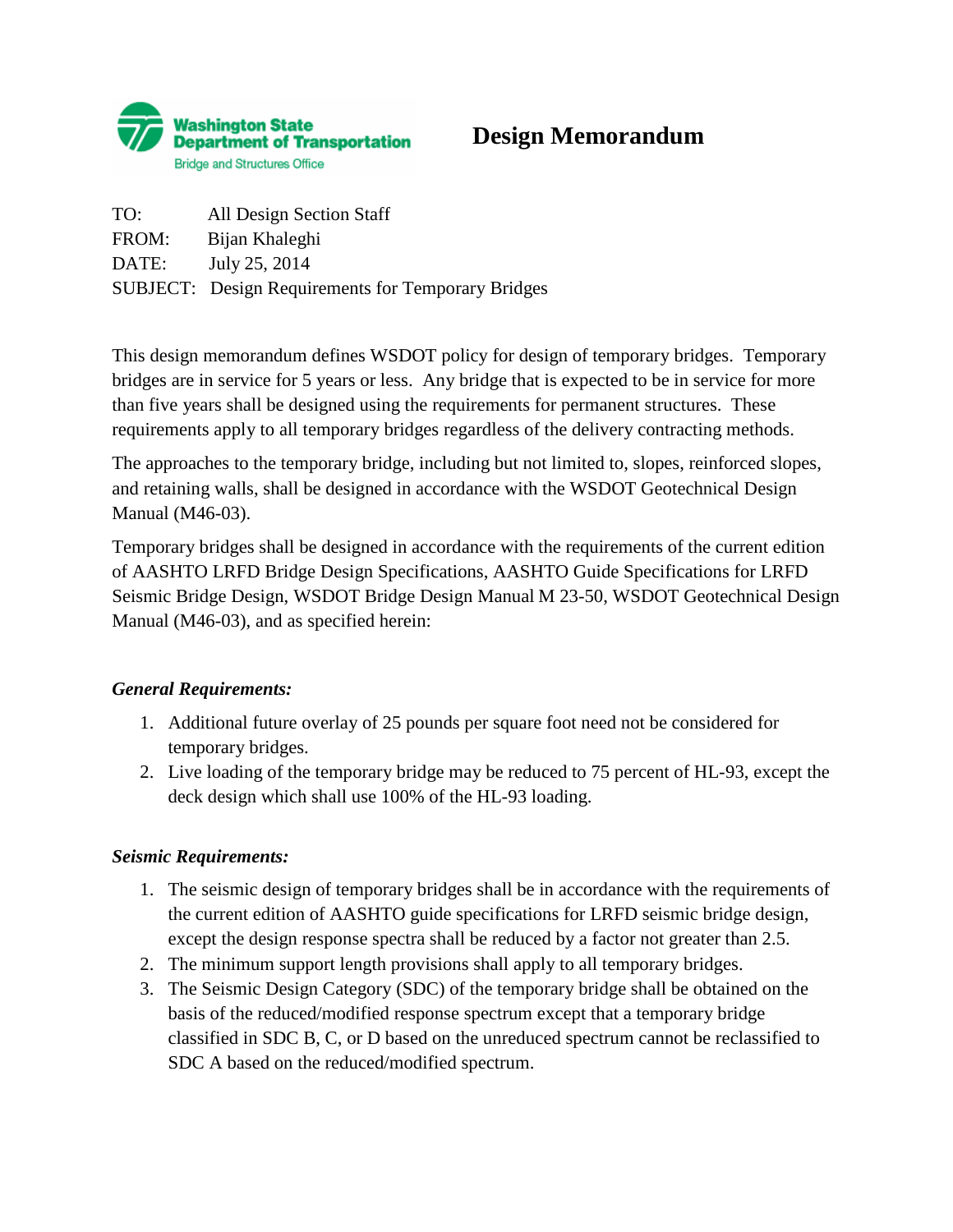## *Deck requirements:*

- 1. Traffic barriers for temporary bridges shall be designed in accordance with the requirements of the current edition of AASHTO LRFD Bridge Design Specifications, but not less than TL-3 collision load requirements. The TL demand may be adjusted on a case-by-case basis for vehicle size and speed per AASHTO LRFD Bridge Design Specifications Tables 13.7.2-1and 2.
- 2. The fall restraint specifications of WAC 296-155-24615 Section 2a requiring minimum vertical height of thirty-nine inches for traffic barriers shall be considered for temporary bridges.
- 3. Concrete bridge deck thickness may be reduced to 7 in. for concrete superstructure, and to 7 ½" for steel superstructures.
- 4. Epoxy coating requirement for bridge deck reinforcement may be waived for temporary bridges with 2" min cover for the top mat of reinforcement.
- 5. The driving surface of the temporary bridge shall be durable, skid resistant deck, with an initial skid number of at least 35 and maintaining a skid number of 26 minimum, in accordance with AASHTO T 242. The Contractor shall maintain the temporary bridge, including the driving surface, for the life of the temporary bridge in the project.

#### *Superstructure Requirements:*

- 1. A 3 inches minimum HMA overlay could be used for temporary bridges made of adjacent precast concrete members.
- 2. Steel temporary bridges need not be painted.
- 3. Fatigue need not be checked for temporary bridges with steel superstructure.
- 4. All welding, repair welding, and welding inspection, of steel components of the temporary bridge shall conform to the WSDOT Standard Specifications Section 6- 03.3(25) and 6-03.3(25)A requirements specified for steel bridges.
- 5. Allowable tensile stress for precast-prestressed concrete girders under service limit state load combinations per AASHTO LRFD Bridge Design Specifications Article 5.9.4.2.2 may be used in lieu of those specified in WSDOT BDM Section 5.2.1C.

## *Foundation Requirements:*

- 1. Pile types such as precast, prestressed concrete piles, steel H piles, timber piles, micropiles and steel pipe piles may be used for temporary bridges.
- 2. Soldier pile wall with treated timber lagging may be used for temporary bridges.

## *NBI Requirements:*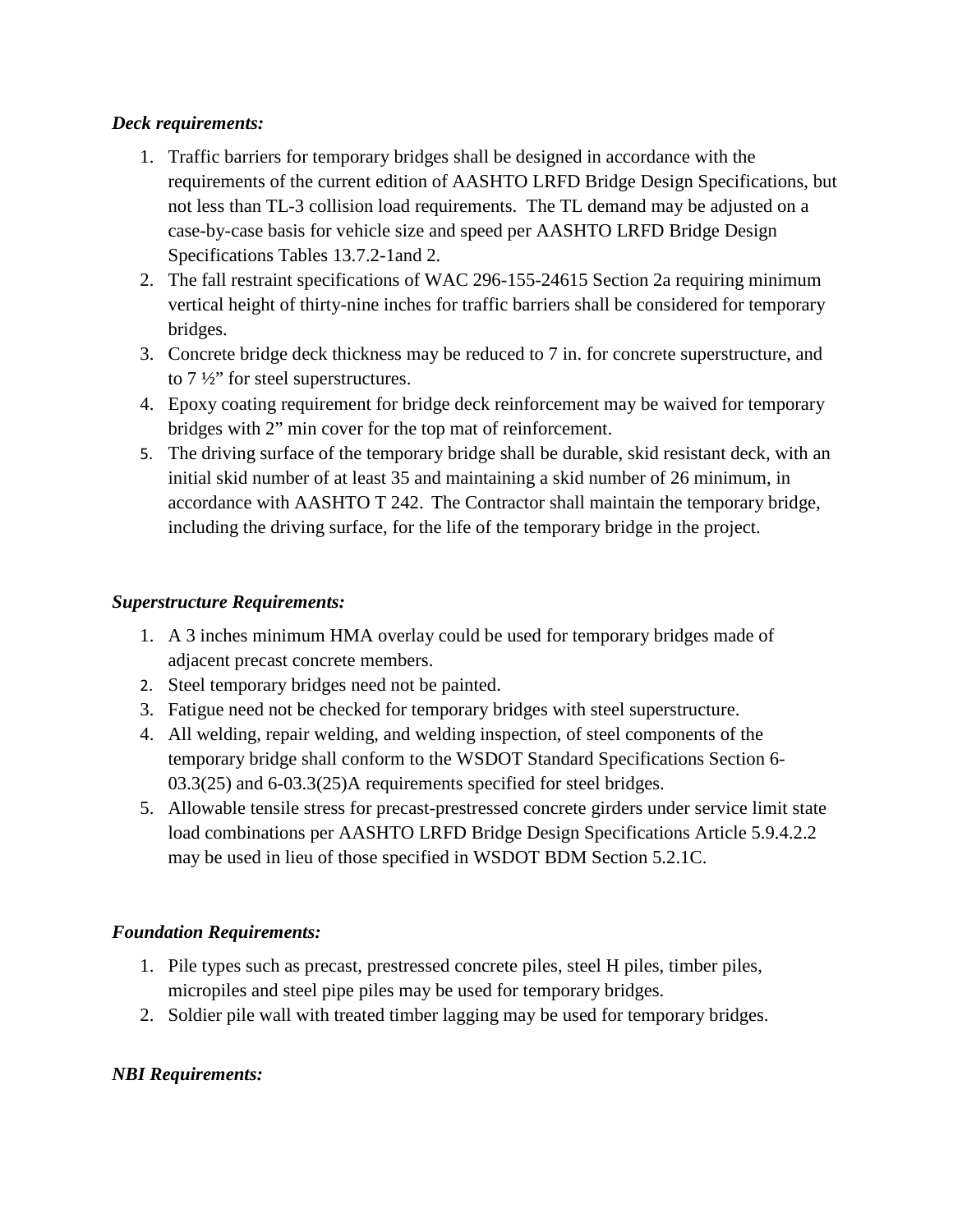- 1. Temporary or re-commissioned bridges used as a detour and in-service longer the 90 days shall receive full NBIS (all SI&A data; ex., NBIS inspection, load ratings and scour evaluation). All SI&A data is to be submitted to the Washington State NBI data base within 90 days of opening to vehicle traffic. An "open" bridge is defined as a bridge that is near substantial completion with general highway traffic accessing/operating on the bridge in a configuration that is the final planned configuration.
- 2. Phased construction stages, if carrying traffic for 90 days or longer shall fall into this same criteria.
- 3. Bridges open less than 90 days will need regular "safety" type inspections to ensure the safe operation of traffic on the bridge.
- 4. Contracts are to clearly identify the owner and who is responsible for all of this NBIS criteria.
- 5. Load ratings for legal trucks and special hauling vehicles are required for temporary and phased construction stages bridges. The minimum rating factor shall not be less than 1.0.

## *Submittal Requirements:*

- 1. The Contractor shall submit drawings and copies of supporting design calculations of the temporary bridge to the Engineer for approval in accordance with WSDOT Standard Specifications Section 6-01.9. The submittal shall include an erection plan and procedure in accordance with WSDOT Standard Specifications Section 6-03.3(7)A.
- 2. Submittals for temporary bridges with total length of more than 200 ft shall be stamped and signed by a Washington State registered structural engineer (SE) in accordance with the requirements of WAC 196-23.
- 3. The Contractor shall construct the temporary bridge in accordance with the working drawings and erection plan as approved by the Engineer, environmental permit conditions specified in Section 1-07.5 as supplemented in these Special Provisions and as shown in the Plans, and in accordance with the details shown in the Plans.
- 4.

Re-commissioned bridges used as detour bridges shall comply with the above requirements.

The above provisions are the minimum requirements for temporary bridges. Additional provisions may be specified on a case-by-case basis. Where such additional requirements are specified in the Contract Documents, they shall be site or project specific and are tailored to a particular structure type.

## **Background:**

This design memorandum summarizes the minimum design and NBI requirements for temporary bridges that are in service for five years or less. Requirement for stamping and signature (WAC